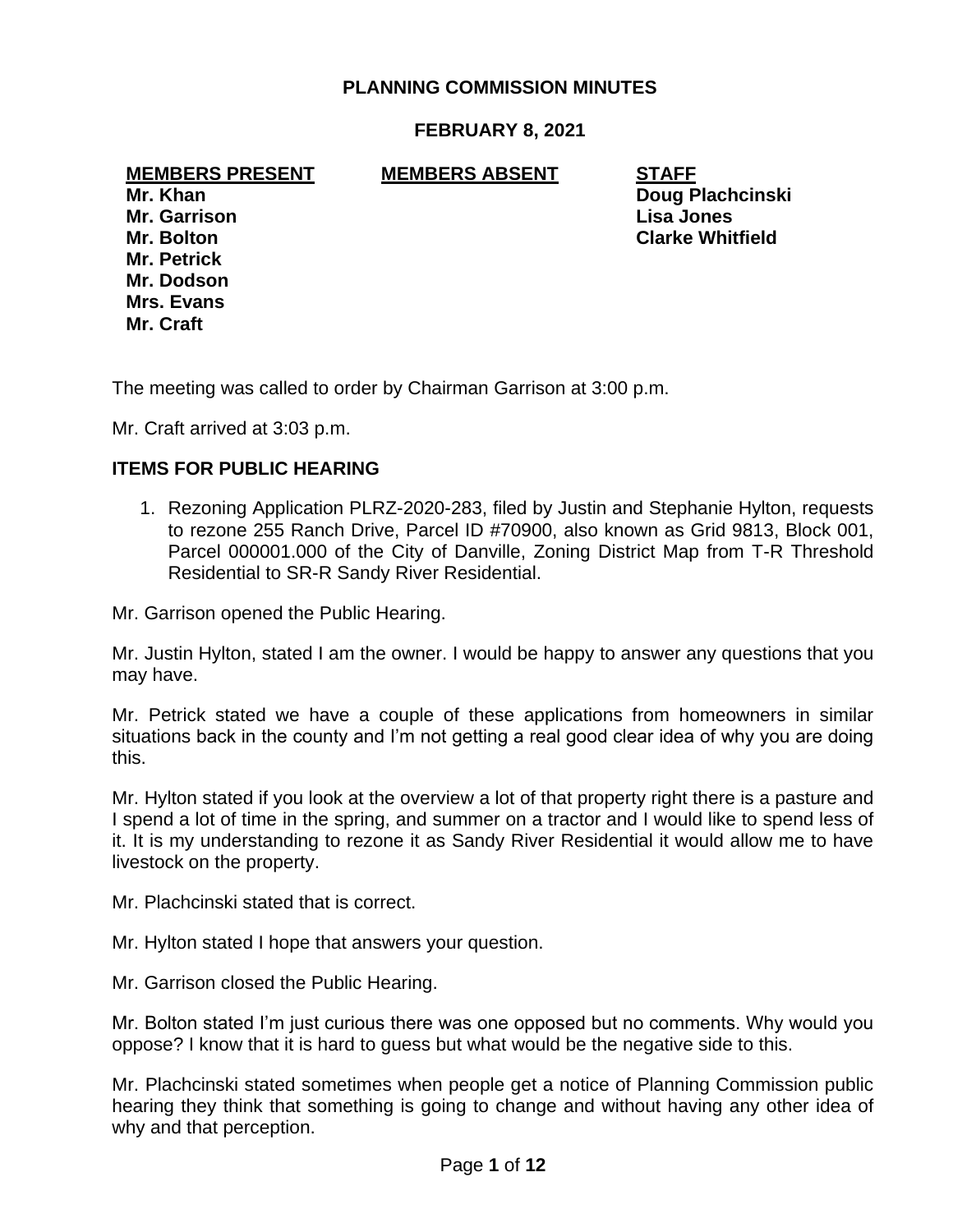**Mr. Bolton made a motion to recommend approval for rezoning application PLRZ 2020-0000283 as submitted. Mr. Khan seconded the motion. The motion was approved by a 7-0 vote.**

2. Special Use Permit Application PLSUP-2021-6, filed by Garrett Shifflett for property owner Davis Storage Properties LLC, requests a Special Use Permit for a maximum density waiver in accordance with Article 3.L Section C.13. of the Zoning Ordinance of the Code of City of Danville, Virginia 1986, as amended, at 618 Craghead Street (Parcel ID#21748), otherwise known as Grid 2714, Block 010, Parcel 000005.000, of the City of Danville, Zoning District Map. The applicant requests a Special Use Permit for a maximum density waiver in the TW-C Tobacco Warehouse Commercial Zoning District.

Mr. Garrison opened the Public Hearing.

Mr. Garrett Shifflett stated, I am the developer of this project. I am here to answer any questions and I haven't prepared anything. I think it was presented well here.

Mr. Garrison stated the developer's plans are also in the packet, and we have all of that information.

Mr. Petrick stated discussions have come up about parking. I know there has been a lot of developing down in the River District and this particular unit fronts on Craghead Street. There are restaurants and some developing retail businesses in the area and I guess at some point the concern is where are these people going to park. I know there is a lot of public parking a block and a half over and I'm not sure if it's enforceable that you require them to park there. I would think that a lot of these people are going to be parking on Craghead Street and taking up spaces for people who would be enjoying that use of those spaces for commercial businesses on and it seems to be developing exponentially as are the residential units being developed down there. Is there a good answer to this?

Mr. Plachcinski stated let me try to answer that the best that I can. The city has recently commissioned a parking study of the entire River District area and that broke the area down to nine or ten distinct parking zones. The area runs all the way from the white mill out to the end of Craghead. It is a really big area obviously people are not going to park at one end and walk to the other. In each of those zones, including this one when you break down the number of spaces available for public parking there is a huge surplus. What the study did point out is that there were very desirable spaces like you mention in certain spots on Craghead, Main Street, around City Hall, and around where people go for commercial activity. There may be opportunity to improve management thereof. The city is working towards bringing someone in to help set up a parking management system. So we can best manage the turnover, and keep spaces that are needed for commercial activity turned over, while there are the other available spaces that are more appropriate for longer term parking and residential parking.

Mr. Petrick stated that opened lot behind the Old Richmond Cedar Works, which is a private lot isn't it?

Mr. Shifflett stated it is.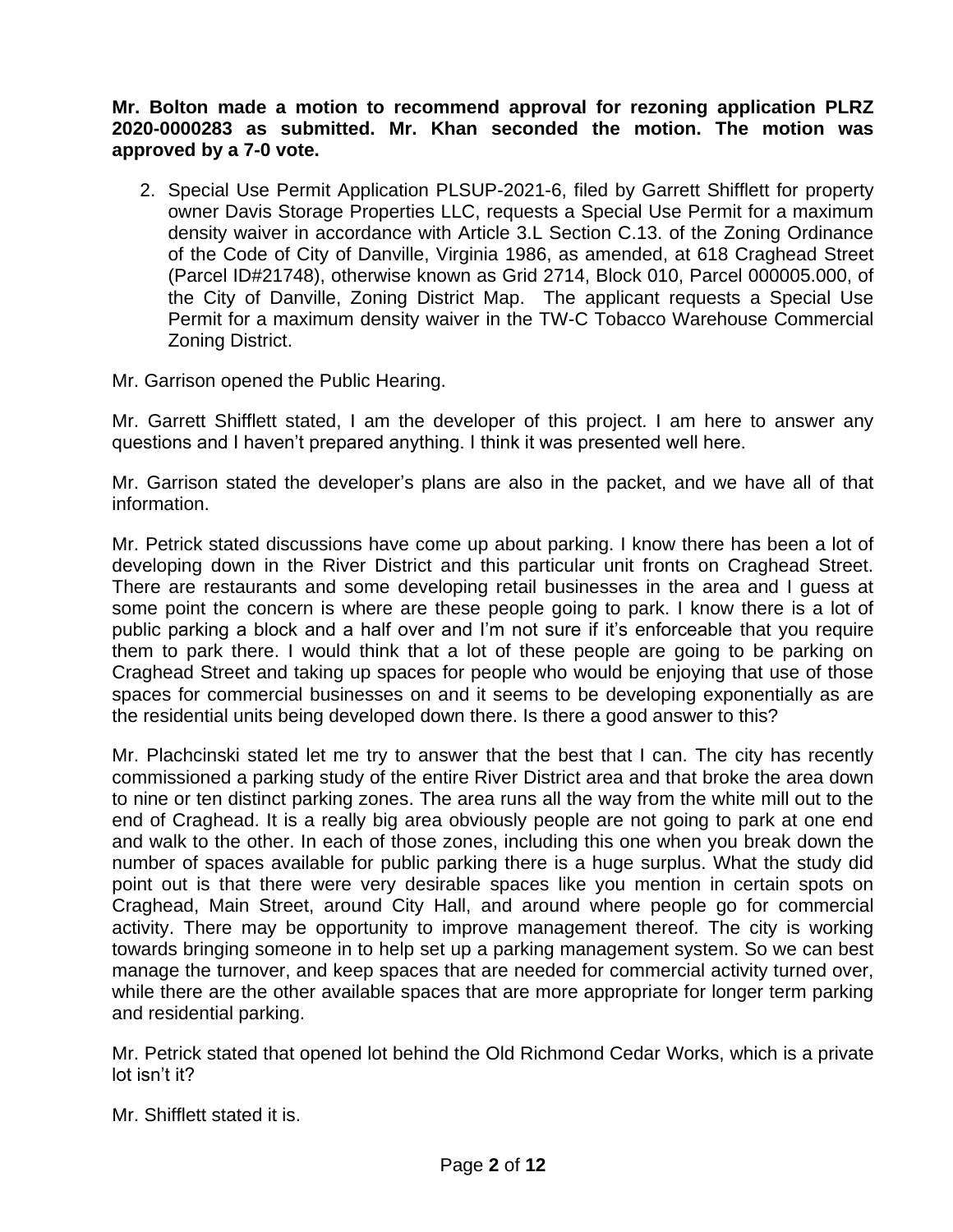Mr. Petrick stated I'm sure the study indicates the parking spaces are available in the convenient place is going to be right there on Craghead and I hope it's not an issue. I'm the first one to say that I am delighted that all of this development is taking place down there but at some point it brings on other issues that we have a little concern about. It's a great investment.

Ms. Evans stated following up with that on the parking management, the customers that visit the community market, will those spaces in there still be designated for those visitors or will these residents be able to park across the street there.

Mr. Plachcinski stated currently it is public parking spaces and there is no time limit or a designation requirement, but certainly all of those spaces are part of a holistic parking management approach. We are aware that there are parking issues and nobody at the city is a parking expert, even though I focus on economic development and planning and certainly working together to make sure that we work on parking management before it becomes a problem. So, we are thinking about it proactively.

Mr. Craft stated how long will it be before this takes place?

Mr. Plachcinski stated we have an internal working group now and the study has already happened of current available parking demands and needs. One of the outcomes was suggesting a parking structure for downtown, which certainly is a very expensive project and we're not ready for that kind of advancement yet. Taking a good look at what our time limits on spaces are and desirable River District location and we are moving forward. The city recently filled the parking officer position that we've had. So if you noticed around City Hall lately if somebody has parked too long that they will get a ticket.

Mr. Craft stated you are talking about eighty-eight families, apartments and automobiles. Eight-eight automobiles are going to fill up the market across the street. People are going to park as close as they can to these apartments, you and I know that. There is going to be parking on Craghead Street until the city gets some type of parking. I know across from my office they missed a golden opportunity when they put in a little lot and filled in the basement area. They should have made the basement a parking area. Somebody should be activity working on parking because we have many warehouses downtown that I'm sure people would like to get converted as well. So, until we get something lined up you can't run a little businesses out of Craghead and this is what is going to happen. People are going to be parking twenty-four hours; they're not going to park for thirty minutes.

Mr. Shifflett stated what we have determined in our other projects developments in the warehouse district is that the residents parking situation kind of works out harmoniously and that the residents are there in the evenings, they get up in the mornings, they go to work. They are gone most of the day so the folks that patronize the businesses in the area, they have plenty of space to park and utilize parking areas that are close to businesses and that sort of thing and when shopping is shutting down folks are coming back home. They get a full day for the people that are shopping and that sort of thing. They get full in the evening from the tenants. We have found that they work harmoniously together. I'm sure that there is some overlap, but for the most part the tenants leave to go to work and they come back in the evening.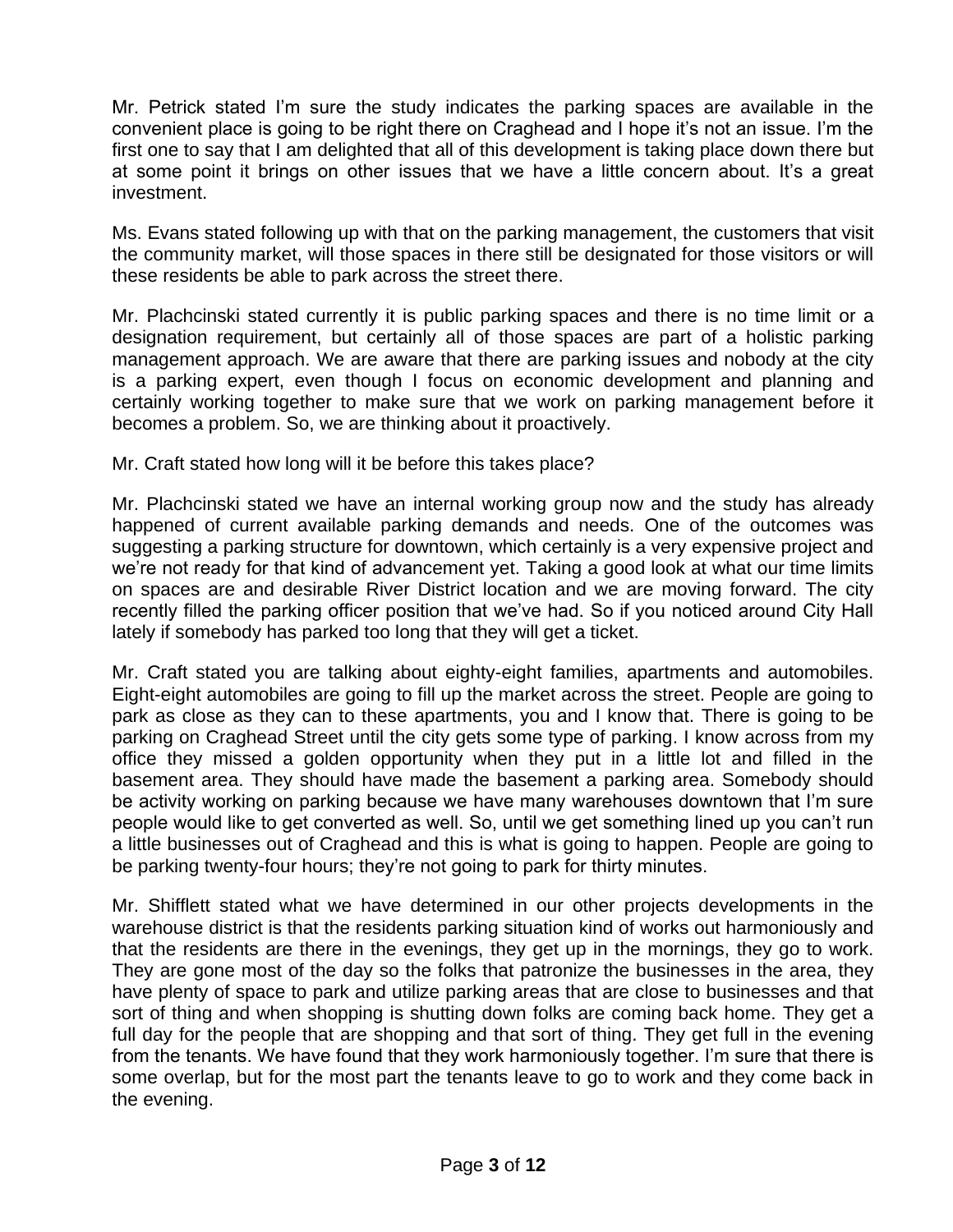Mr. Craft stated when they come back in the evening that is when it is most busy because of the businesses on Craghead Street. So, again we have a serious, serious parking issue and until somebody gets hot on parking in Danville or anytime you have an event you can't find any place to park. Either somebody has got to get active in this. We talk about parking or setting up a division for the next twenty-four years until somebody actively starts and designates and maybe buys one of those buildings and converted it to a parking garage you are going to have this kind of situation.

Mr. Bolton stated when you market these apartments, are you going to be showing where hey this is where you need to park. What is your marketing plan as far as parking?

Mr. Shifflett stated its city parking, street parking, parking across the street in the market parking lot, parking behind Bridge Street, the lower parking lot there, parking on Deboe, and on Lynn. It is basically surface street parking and some other city parking available.

Mr. Bolton stated a lot of people don't mind walking.

Mr. Garrison closed the Public Hearing.

## **Mr. Petrick made a motion to approve Special Use Permit PLSUP20210000006 with the conditions per staff. Mr. Dodson seconded the motion. The motion was approved by a 7-0 vote.**

3. Special Use Permit Application PLSUP-2021-10, filed by property owner First Piedmont Corporation, requests a Special Use Permit for a garbage transfer station in accordance with Article 3.Q Section C.22. of the Zoning Ordinance of the Code of City of Danville, Virginia 1986, as amended, at 461 Gypsum Road (Parcel ID#76479), otherwise known as Grid 2620, Block 001, Parcel 000001.000, of the City of Danville, Zoning District Map. The applicant requests a Special Use Permit for a garbage transfer station in the M-I Industrial Manufacturing Zoning District.

Mr. Garrison opened the Public Hearing.

Mr. Tommy Stump states, I am President of First Piedmont Corporation. I appreciate your time today. This track of land was originally started as a solid waste transfer station when the City of Danville closed their landfill back in the 90's. It is a company waste management operator's transfer station there. We had a transfer station located at the landfill station in the edge of Pittsylvania County. We had a building there that we retro fitted and we've been taken solid waste there. This is not where noncommercial waste and nonindustrial structure waste goes. It's all municipal solid waste and the City of Danville brings all of their trucks out to our transfer station. We dump the little trucks into the big trucks and they're transported currently to Roxboro, North Carolina to a private landfill owned by Public Services. We are the point now that we need to replace that building. The building we currently have is out in Ringgold district, and as opposed to replacing that, their desire is to reactivate this to what its original purpose was which was a transfer station. I talked to Rick Drazenovich of public works and he didn't seem to see an issue with it. In fact in a lot of cases it will be a shorter haul for the city trucks to go to Gypsum Road than it will out to Ringgold to our landfill. A lot of people when we say transfer station say what is it? The municipal solid waste that comes in it would be our trucks that are hauling McDonalds or Hardee's food waste. Any of our competitors that do the same thing in the City of Danville's refuse trucks as well come there to dump and we reload into tractor trailers. Everything has to be out of the building every night and moved to the site that ultimately are going to and again currently just outside of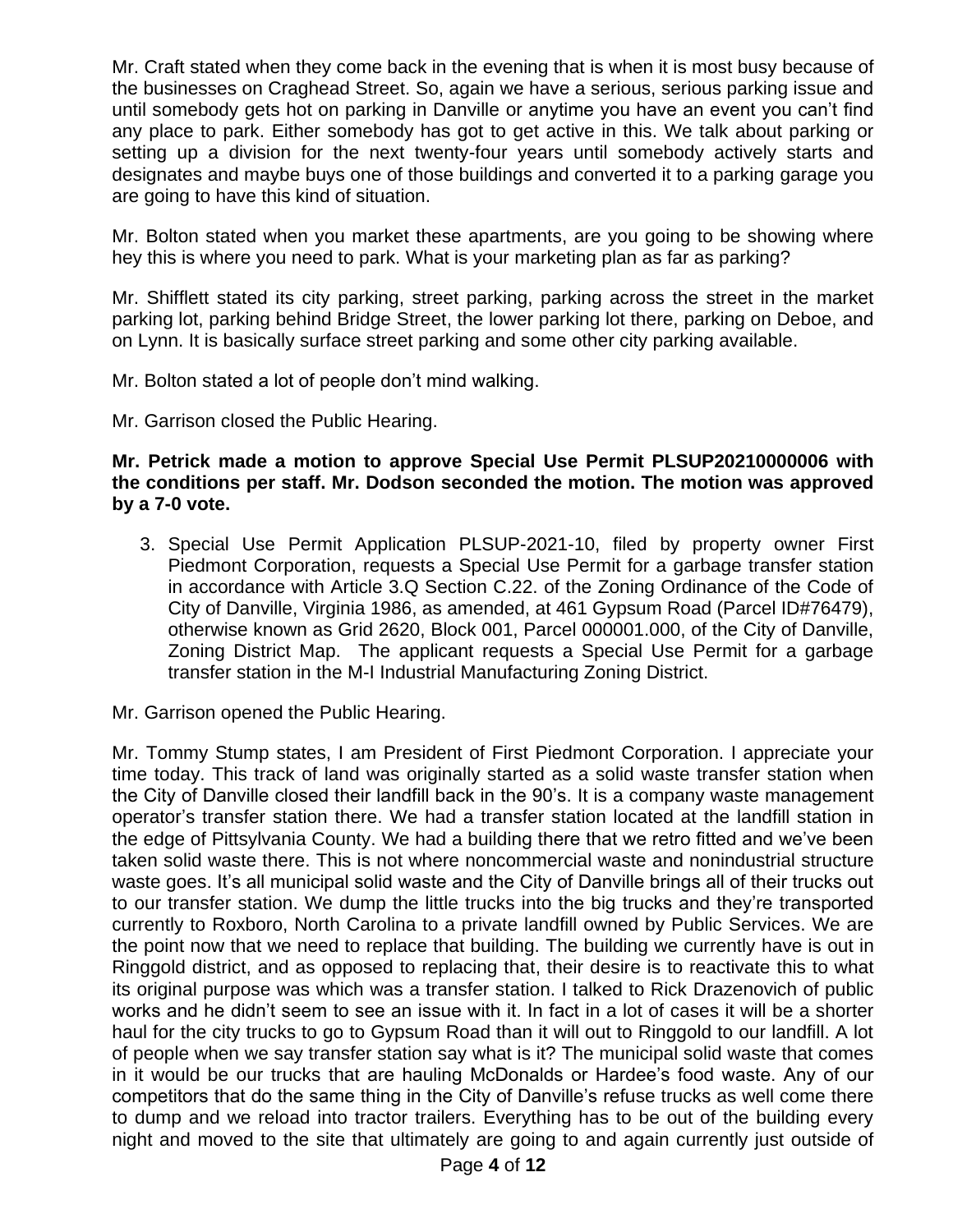Roxboro in a community called Rosemont just south of Roxboro. That's just a little bit of what we are trying to do. We're taking it back where it was originally established. There's a scale house already there where we purchased it and actually it was sold to waste management and to a third party and we bought it from a third party. There's a scale house already there and an enclosed building all the physical facilities are still there on the property. I would be glad to answer any questions.

Mr. Bolton stated how many trucks go in there and out a day and how often?

Mr. Tom Wade stated, I am with First Piedmont. The most that we have on a high day would be like thirty-four and an average on Monday's are around twenty-eight. Then on a Tuesday around twenty, on a Wednesday about twenty-five, on a Thursday another twenty, on Friday anywhere from twenty to thirty-five on an average, on Saturday three trucks unless it is a holiday weekend then you will have the city trucks coming out there on Saturday.

Mr. Bolton stated is there any additional traffic and is it an issue with you?

Mr. Wade stated not at all.

Mr. Petrick stated this location is being operated by Hayes Metal and they used to have considerable traffic in their operation there.

Mr. Khan stated I heard that you said this is a transfer and every night there is unloading and loading, then they transfer to Milton?

Mr. Stump stated Roxboro.

Mr. Khan stated that is on a continuous basis every day?

Mr. Wade stated yes sir.

Mr. Khan stated there is nothing that is left overnight or anything?

Mr. Wade stated no, just the trailers that go out the next morning.

Mr. Stump stated we'll have to revive a department providing quality permit and in their permitting process you know all the structures there, there will be a process we'll go through there, and that permit requires that everything is off the floor every night. The floor is washed down and the floor goes to a drainage system, goes to a holding tank that we pump periodically so all of that's built into the structure that is still there.

Mr. Garrison stated what is the latest time that you are going to have trucks coming in or out?

Mr. Wade stated they start coming in probably around 9 o'clock and heavy time is right after lunch between 12 noon to 2:30 p.m. We quit accepting waste there at 4:30 p.m.

Ms. Audrey Pena stated, I live at 1460 Gypsum Road. I am very concerned about the operation of this facility. I'm concerned about the increase in traffic volume. I noticed in the letter that I received that the traffic volume was low and there has been no recent count. I have noticed pretty steady traffic along there and we have had racing, speeding, and all kinds of things going on there. We have had the first responders come down to the plants when there is a fire. There has been semis you know from nearby plants and there has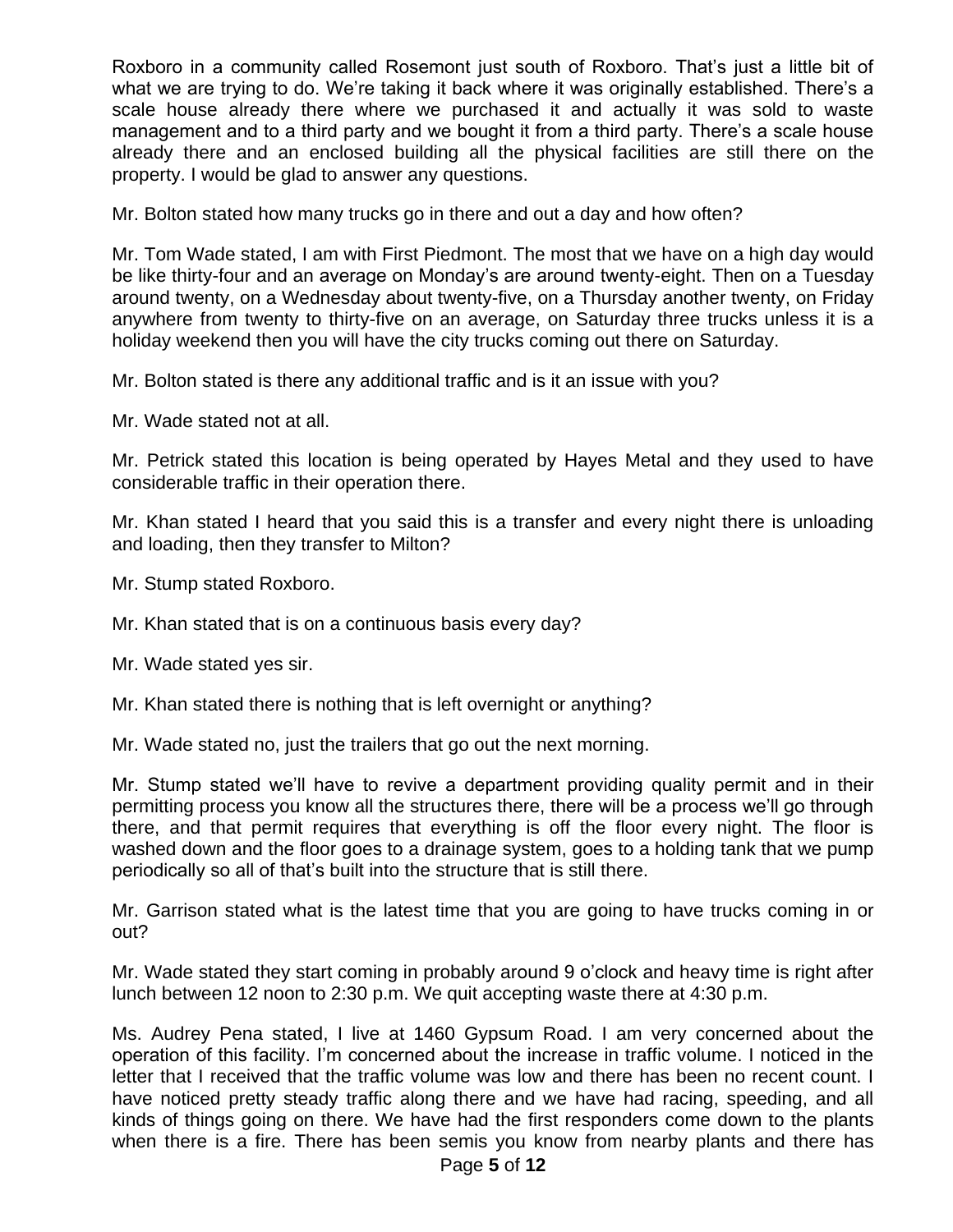been North Carolina residents who use that regularly. In addition the air quality there is already compromised pollution. There are emissions from Goodyear plant that is like a black oily substance that is there and we breathe it, we live with it, and it comes in the house. The water treatment plant at the end of Gypsum Road we get odors from that. Then there are health issues that come from the odors and dust and stuff that would be coming from the facility. We also have an electric substation, which is right across from us. The high power emissions are not good for your health. The safety issues is when we pull out of our driveway, there's a little rise that you can't really see across. People speed down there and it just doesn't matter and so when we are pulling out, it's dangerous anyway and with the increase in the traffic volume. We also have grandchildren and when they are outside playing I see that there will be increased risks with them for various reasons. The property would be devalued by having a facility like that nearby. We bought the property from Goodyear Tire Company and in the sales contract they expressed an interest in buying this property back if we ever wanted to sell it. Which if the property is devalued that would impact their business also. I have questions how much distance is required between a waste place and a residence. We live pretty much caddy cornered from this property. I was also wondering when this site was previously used for this purpose. Were there any residences in place there when that was being used for that purpose? I would like to know why was it shut down, removed or whatever. Those are my concerns and my questions. I think that any one of you, if that was your place of residence you would not appreciate what is implied here. I would like for you to consider those things and that we are still within the city limits. We pay our taxes and the way I see it we would be able to have protection from the city just like we have police protection, environmental protection also I would say is a priority. If you would consider I would be much appreciative, somebody's life could be saved.

Mr. Petrick stated how long have you lived there?

Ms. Pena stated it will be seven years in May.

Mr. Petrick stated you were aware of all these industrial developments there when you moved?

Ms. Pena stated no, I knew about the electric substation across from us and we knew about Goodyear Boulevard. They stated that they would not be liable for any emissions or anything that came from their plant. I just didn't realize how much we would be impacted by that and by the rest of the Industrial, no we were not aware.

Mr. Petrick stated you bought an existing property?

Ms. Pena stated yes. It was part of Goodyear's property and they sold it.

Mr. Craft stated you say that Goodyear has an outstanding offer to repurchase the property?

Ms. Pena stated it is stated in the contract that if we ever decided to move, resell or donate it that they would get the first opportunity at it and I would have to give them a written letter and I think that would have to go to their Ohio headquarters.

Mr. Bolton stated do you know what your property is zoned because sometimes we get a map and we know. Do you know what your property is zoned? Is it M1 or does staff know?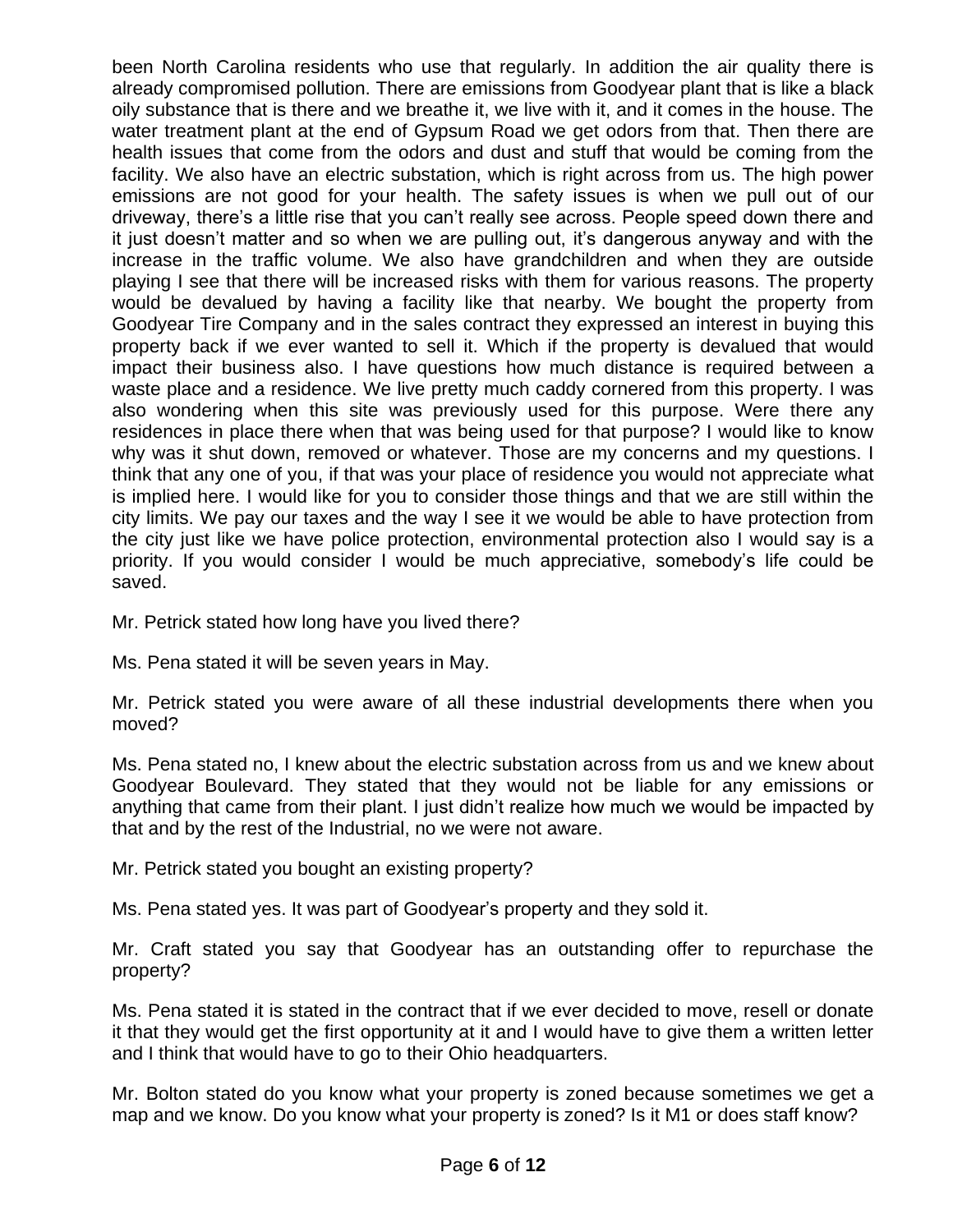Ms. Pena stated I don't know right off.

Mr. Plachcinski stated it is zoned suburban residential according to the map that is in your packet. It is surrounded by M1.

Mr. Garrison stated if we were going to rezone that house right now it would be considered spot zoning I think. The attorney just shook his head yes. To clear a couple of things up I started going down that road in 1985 because I worked at Masonite, the house was already there then and I believe that when Goodyear built the plant here that they built the house as the resident of the plant manager.

Mr. Petrick stated they did.

Mr. Garrison stated so that house has been there since Goodyear was built. That was about the same time that Gypsum built their plant since then Thompson Asphalt people have built their plant up closer to where the wastewater treatment system is on the south side.

Mr. Garrison closed the Public Hearing.

Mr. Petrick stated I see we had another opposed but I don't see a letter with the packet. They opposed but sent no letter?

Ms. Jones stated right.

**Mr. Bolton made a motion to approve this Special Use Permit Application PLSUP2021000010 as submitted. Mr. Craft seconded the motion. The motion was approved by a 7-0 vote.**

4. Special Use Permit Application PLSUP-2021-25, filed by property owners Cynthia and Shawn McKnight, requests a Special Use Permit for urban agriculture in accordance with Article 3.B Section C.24. of the Zoning Ordinance of the Code of City of Danville, Virginia 1986, as amended, at 1560 Halifax Road (Parcel ID#74777), otherwise known as Grid 3714, Block 4, Parcel 26, of the City of Danville, Zoning District Map. The applicant requests a Special Use Permit for urban agriculture in the T-R Threshold Residential Zoning District.

Mr. Plachcinski read the following after the staff report:

ARTICLE IV. - NONDOMESTIC ANIMALS AND LIVESTOCK

Sec. 5-30. - Keeping of swine prohibited.

It shall be unlawful and a Class 1 misdemeanor for any person to have or keep any swine within the City, except as authorized in the SR-Sandy River District zoning district.

(Ord. No. 2009-8.10, 8-18-09)

Cross reference— Penalty for Class 1 misdemeanor, § 1-11.

State Law reference— Authority to prohibit keeping of animals, Code of Virginia, § 3.2- 6544.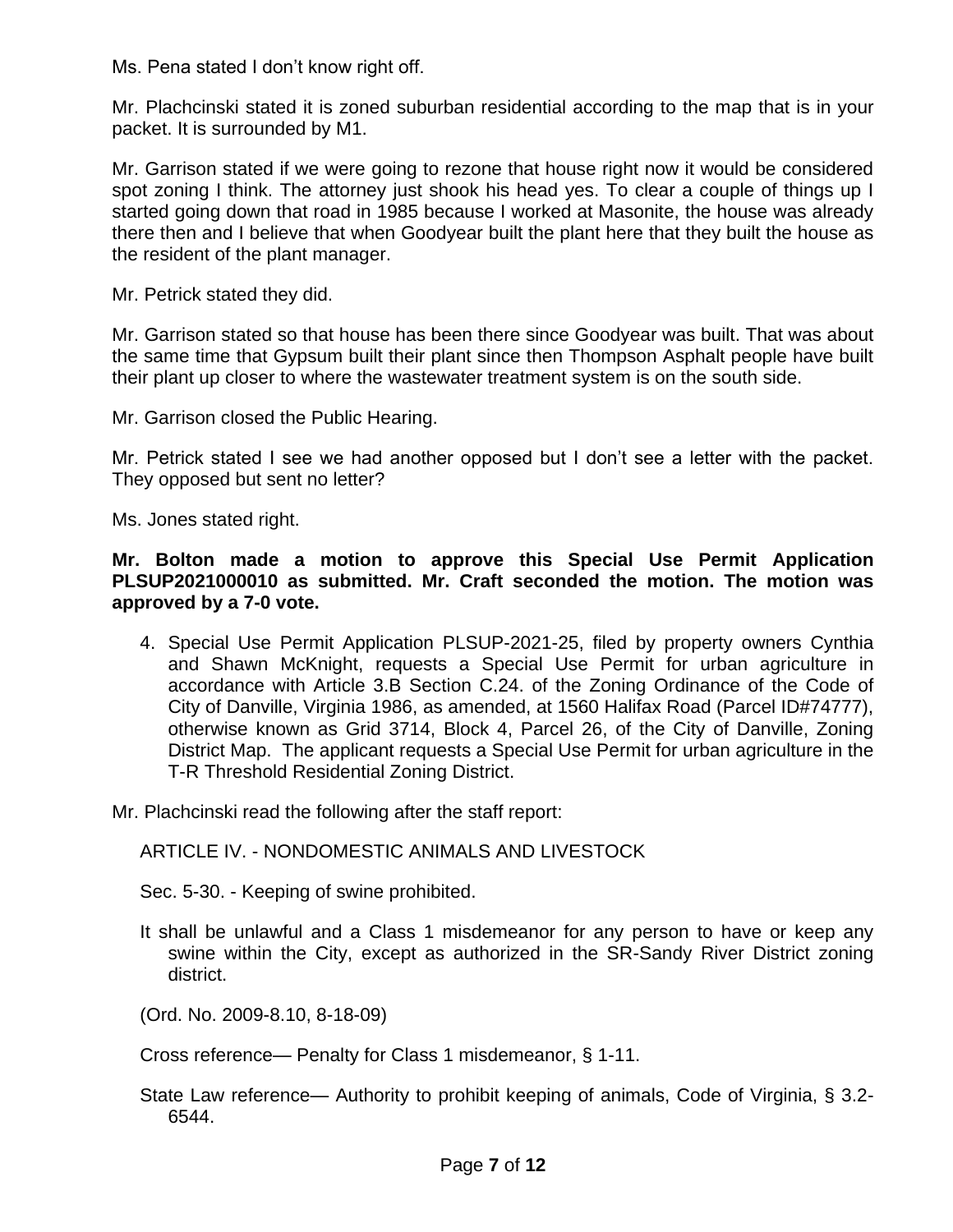Sec. 5-31. - Livestock running at large.

- It shall be unlawful and a Class 3 misdemeanor for any person, being the owner of any horse, mule, goat, cow or other livestock, to suffer or permit the same to run at large within the limits of the City.
- (Ord. No. 2009-8.10, 8-18-09)
- State Law reference— Authority to prohibit the running at large of animals and fowl, Code of Virginia, § 3.2-6544.
- Sec. 5-32. Housing poultry and animals.
- (a) Except as otherwise provided in this section, it shall be unlawful to maintain in the City any poultry or animal yard within one hundred twenty-five (125) feet of any building used for residence purposes by anyone other than the one maintaining such poultry or animal barn or yard or his immediate family or within one hundred twentyfive (125) feet of any church or school building.
- (b) For the purpose of this section, the term "poultry or animal yard" shall include every lot, parcel, enclosure, shed, or structure used to house ten (10) or more live fowl, including in the term "fowl"; chickens, ducks, geese, and other poultry, or any cattle, horses, sheep, goats, or other domestic, native, or exotic animals, excluding dogs, cats, and rabbits.
- (c) A person may maintain a poultry or animal yard within one hundred twenty-five (125) feet of any building used for residence purposes by a person or persons other than the one maintaining the poultry or animal yard provided the owner or owners and occupant or occupants of such building consent thereto and that portion of the animal yard within one hundred twenty-five (125) feet of such building is kept clean and sanitary, and free from all refuse. It shall be unlawful to permit any decaying food, or any refuse of any kind, to remain in such lot, parcel, enclosure, shed, or structure within one hundred twenty-five (125) feet of any such building. Refuse from such lot, parcel, enclosure, shed, or structure shall, when swept upon or collected, be kept in airtight containers until disposed of in accordance with the ordinances of the City, and it shall be unlawful to permit any such refuse to remain uncovered.
- (d) Every person maintaining a lot, parcel, enclosure, shed, or structure used to house dogs, cats, rabbits, or nine (9) or less live fowl within one hundred twenty-five (125) feet of any building used for residence purposes by anyone other than the one maintaining such animals or fowl shall keep the same clean and sanitary, and free from all refuse. It shall be unlawful to permit any decaying food, or any refuse of any kind, to remain in such lot, parcel, enclosure, shed, or structure within one hundred twenty-five (125) feet of any such building. Refuse from such lot, parcel, enclosure, shed, or structure shall, when swept upon or collected, be kept in airtight containers until disposed of in accordance with the ordinances of the City, and it shall be unlawful to permit any such refuse to remain uncovered.
- (e) For purposes of this section, the term "native animal" shall mean any animal naturally occurring, either presently or historically in any ecosystem of the United States, and the term "exotic animal" shall mean any animal not naturally occurring either presently or historically in any ecosystem of the United States.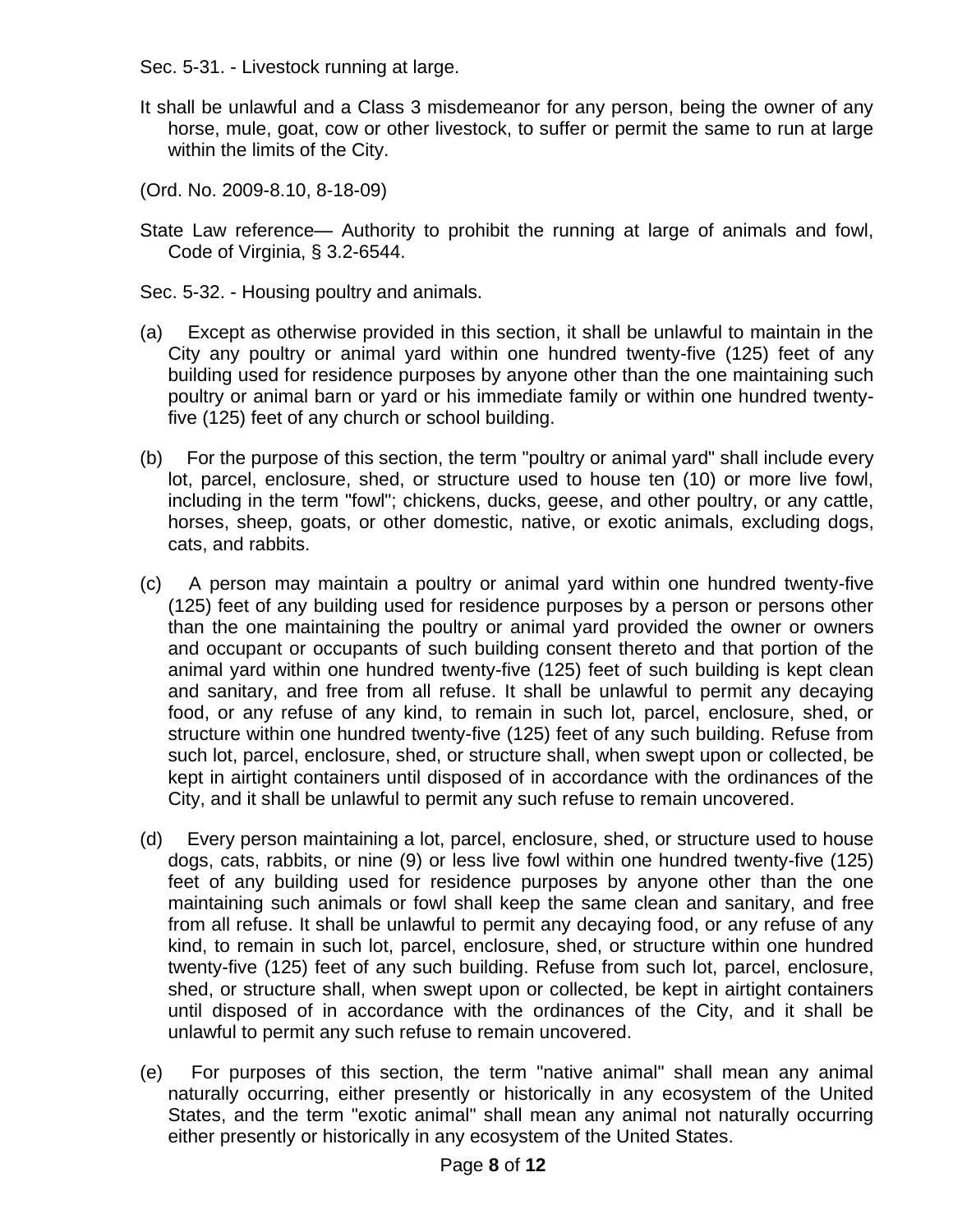(Ord. No. 2009-8.10, 8-18-09)

State Law reference— Specific authority to adopt above section, Code of Virginia, § 3.2- 6544.

Secs. 5-33—5-35. - Reserved.

Mr. Garrison opened the Public Hearing.

Ms. Cynthia McKnight stated, we live at 1560 Halifax Road. What we have there is a 3  $\frac{1}{2}$ acre plus piece of property. The residences are on the southern side and the area where we would actually house any sort of animals would be to the north of this picture here. There are no residences in that area and behind us are high tension power lines, so there will not be a building there. There is also a large gully that goes down to a natural stream, so I imagine there is not going to be a preparations for a development in that area also. If this proposal goes through does that mean we can only have 9 chickens? I am confused.

Mr. Plachcinski stated what it means is that you are only allowed so many based on the size of the property. Whether we interpret that as the area that you are proposing where it's a 3  $\frac{1}{2}$  acres, I'll have to confirm, but the number distinction also is how far away from any neighbors you may have, but if you are on the north side of the property, you'll be more than 125 feet away from neighbors.

Ms. McKnight stated even on the southern side of the property we're still over 100 feet away from anybody. The whole surrounding, there is only one corner where we could possibly get near another person but unfortunately that's where our septic runs off to and it's also a very marshy area, so it's not going to be used. That is the only place that's close enough to be within 125 feet other than that we are well over 200 plus feet from anybody in any structure on the rest of the property, including the side that goes over by the mobile home park it's over a 150 feet from the nearest mobile home. There is a storage shed that is right up against the fence, and there is an abandon mobile home there too, but it's pretty run down and I don't think anybody lives there.

Mr. Garrison stated I believe 125 feet is 125 feet from your line. Am I correct attorney?

Mr. Whitfield stated that is correct.

Mr. Garrison stated I am correct you would have to go where your line is for your property and you would have to be 125 feet off your line.

Ms. McKnight stated I thought it was 125 feet from the structure itself that's housing the poultry.

Mr. Garrison stated no, that changes a whole lot of things and looking at this list of animals that you want to put on there, there is no way that would ever happen within the city limits.

Ms. McKnight stated okay, how would I be able to talk to somebody about? We want to do agriculture. We want to have the animals support the land and the land support the animals, in our hopes that we could create an organic, you know egg, meat and vegetable type, you know production on a small acreage is what we're looking at.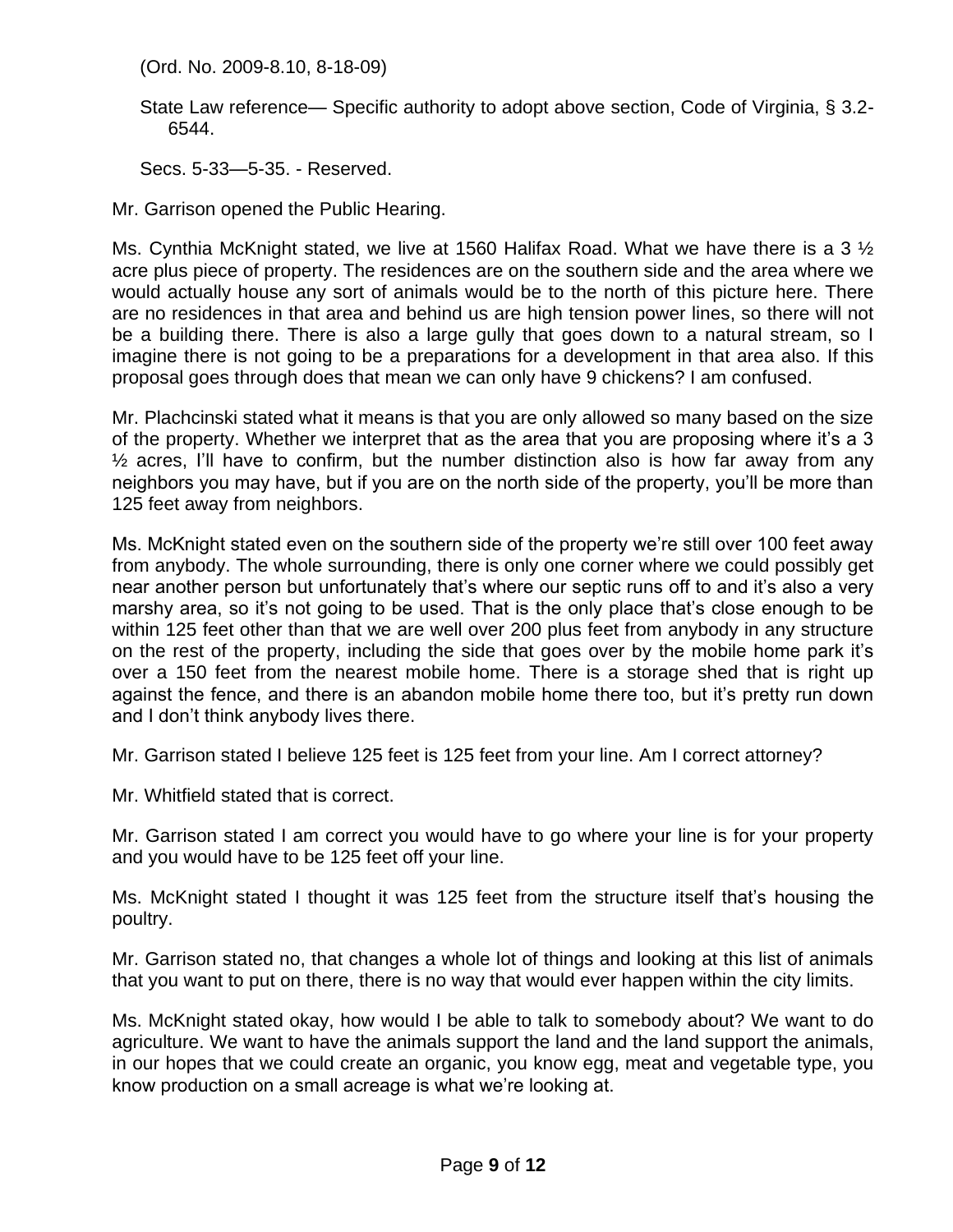Mr. Garrison stated that's difficult to do inside the city limits. The code is written to allow an animal inside the city limits or two animals. There is the Sandy River district, which is allowed more than that because that was originally agricultural land that was annexed into the city. So, it has a slightly higher density of animal ratio to acreage, but to do a farm, I understand what you want to do because there was a time in my life that I wanted to do that too and it's going to take more than 3  $\frac{1}{2}$  acres inside the city limits to do it. We can go through with this and we can send it to City Council, which we will do, because we can't turn it down. We can only recommend. I don't see it ever getting approved by City Council, that's the reality of it, but you are welcome to dream. I'm sorry.

Mr. Plachcinski stated mister chair and if the applicant will agree to this we've had the public hearing maybe we could sit down and read the ordinance and come up with a way to amend your proposal that would fit within the rules and come back to Planning Commission with a modified proposal. We can take a look at this and maybe detail out more appropriately where the lot may be or where the animals will be housed and that way you may have something the expectations of what's allowed is a little bit more defined for everybody that is involved.

Ms. McKnight stated I appreciate that and it would be great.

Mr. Garrison stated that'll take a motion to postpone it and you would have to ask us to postpone it until you can come back with a revised plan.

Ms. McKnight stated please can we postpone it.

- Mr. Garrison stated yes.
- Mr. Garrison closed the Public Hearing.

## **Mr. Bolton made a motion to postpone this request. Ms. Evans seconded the motion. The motion was approved by a 7-0 vote.**

*5.* Special Use Permit Application PLSUP-2021-33, filed by Blair Construction for property owner 2291 Schoolfield LLC, requests a Special Use Permit for a minimum yard requirement waiver in accordance with Article 3.I Section C.19. of the Zoning Ordinance of the Code of City of Danville, Virginia 1986, as amended, at 2291 Memorial Drive (Parcel ID#51478), otherwise known as Grid 608, Block 004, Parcel 000028.000, of the City of Danville, Zoning District Map. The applicant requests a Special Use Permit for a minimum yard requirement waiver in the TO-C Transitional Residential/Office Zoning District.

## Mr. Garrison opened the Public Hearing.

Ms. Dorothy Jones, I live in Schoolfield and I didn't get this letter in time to mail it in. I am really concerned about it and I did oppose the casino. I live at 2 Oak Ridge Avenue right across the street from Dan River Mills and I have live there for 61 years. I want my home, and they sent me this letter about 300 feet. I don't know how to read it or what it means.

Mr. Garrison stated the letter has to be sent to anyone within 300 feet of the property line of the property that we are looking at. So, if you property is within 300 feet of the edge of this property then you will get a letter. That is the reason that you received a letter. We are not taking any of your property.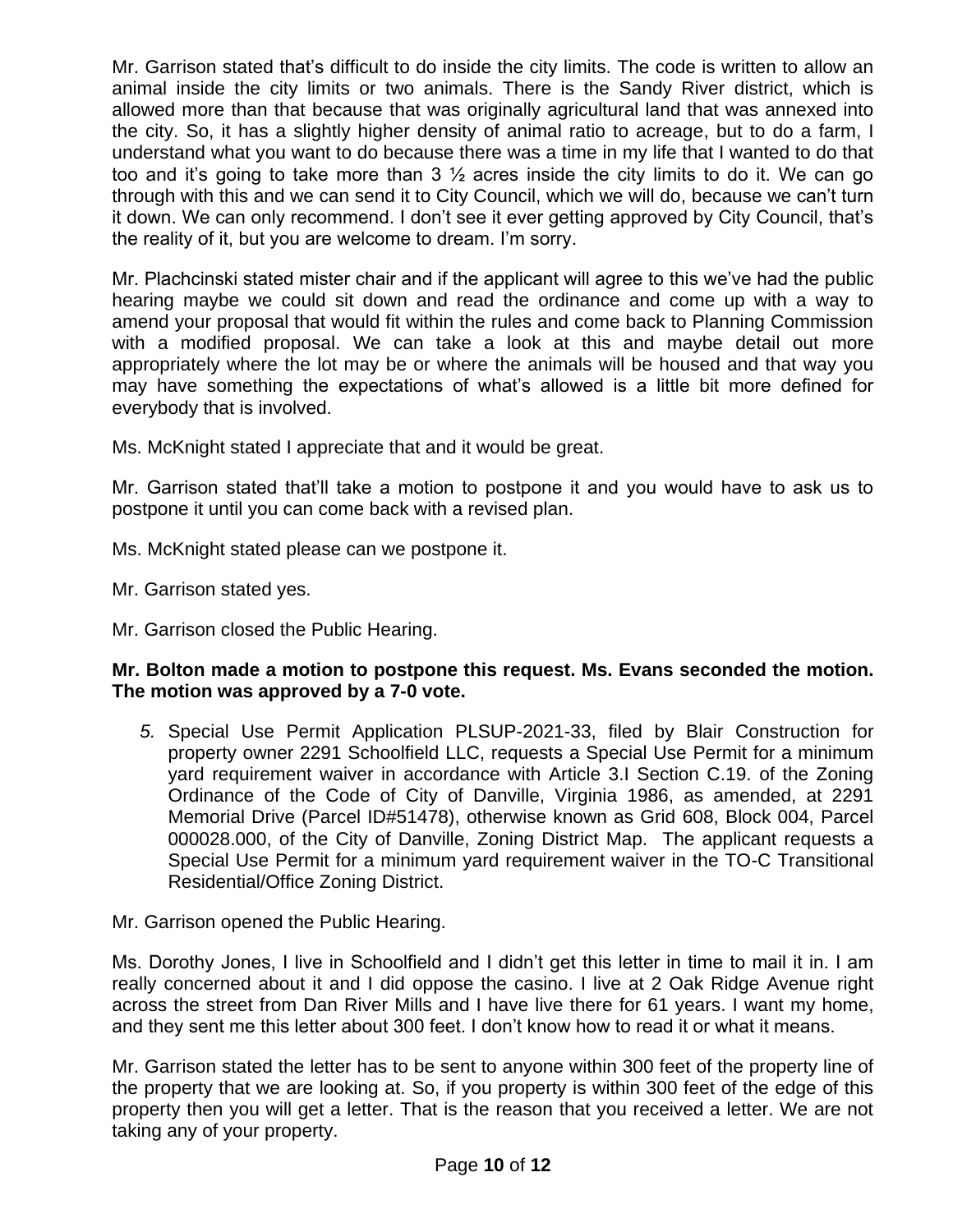Ms. Jones stated you're not going to take my home.

Mr. Garrison stated no, not in the slightest. Right now there is a building on that lot it is the old Dan River headquarters.

Ms. Jones stated how well do I know.

Mr. Garrison stated you are aware of that right?

Ms. Jones stated it is right in my back yard.

Mr. Garrison stated they are going to build an annex right next to it and because they are building that annex on a separate parcel of land, they're going to sub divide part of this land and the property line runs between that building and the new building. It's so close to the property lines for those two buildings that we have to have a special use permit. We are not going to do anything to your land. There's not going to be any building any closer to your house than what's right there now. All of the new building will be right there where the existing building is and they're just going to enlarge that building.

Mr. Jones stated it's been an eye sore for 14 years since Dan River left. I worked there for 42 years and I know. I don't want to have to get no more letters like this. I have received one once before and I haven't had any piece of mind about my home since then.

Mr. Garrison stated don't worry about your home we're not going to do anything to your home and we are not going to touch your land. I promise.

Ms. Jones stated you are sure?

Mr. Garrison stated Promise.

Ms. Jones stated somebody else on my street they did oppose it, Ms. Burris. I'm not standing up for her. This whole street all of us are old and we have been there all of our life. I don't want to move and they don't want to move either.

Mr. Garrison stated you only move if you want to.

Mr. Garrison closed the Public Hearing.

Mr. Petrick stated it is public information as to who is going to be leasing this property, correct?

Mr. Whitfield stated in fact it was a subject at City Council and they had to approve the construction contract and everything. It is the City of Danville Police Department that is leasing the property.

Ms. Evans stated I'm assuming that there is already fencing around the property because I know Ms. Burris made a comment about fencing?

Mr. Garrison stated I did not go look at it because the gate is locked. I don't think there is a fence around the entire property.

Mr. Khan stated I worked in that building for many years and there is no fence around that building. The site is very secure and you have plenty of trees and everything is good inside.